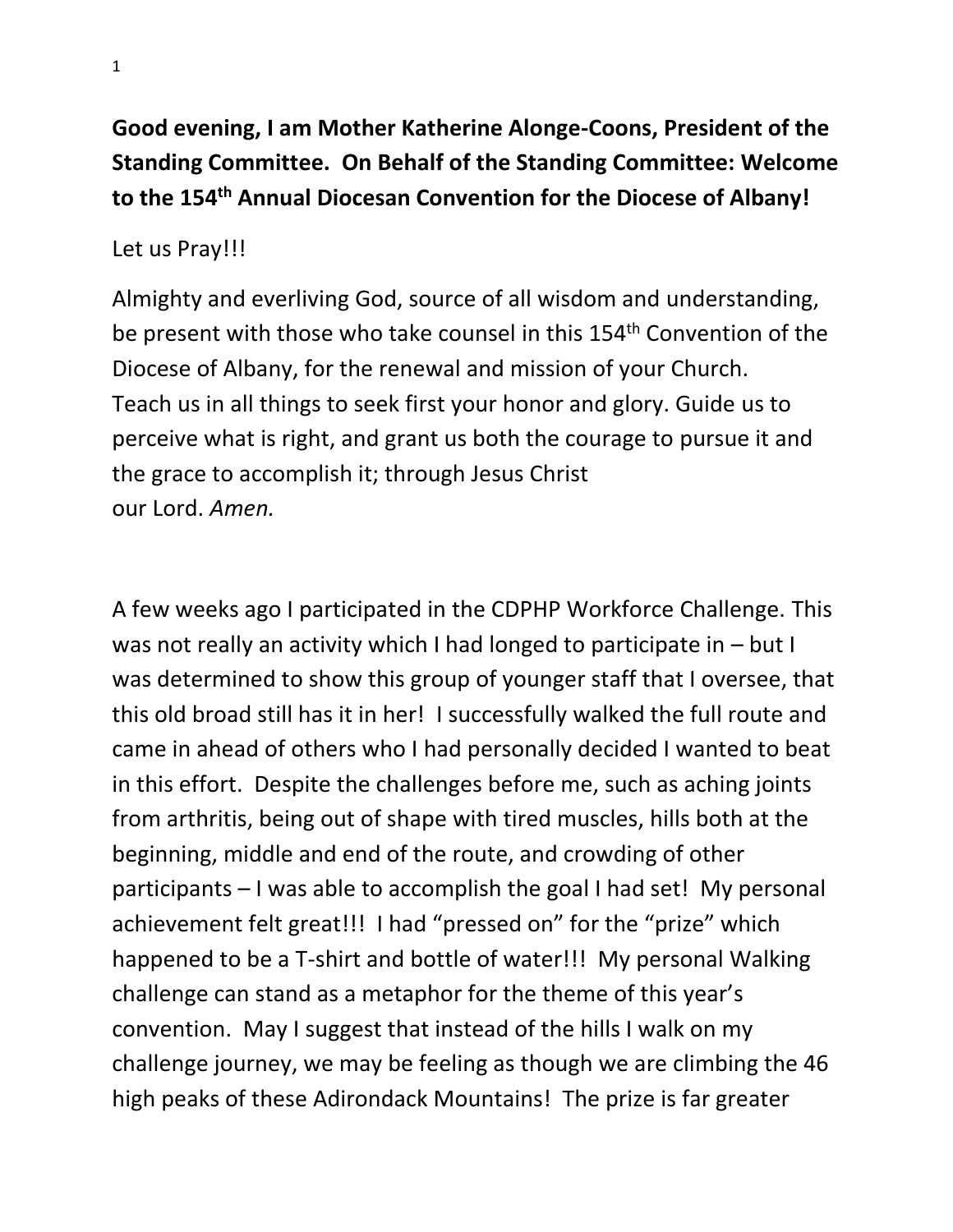than T shirt and bottle of water, the prize which awaits us to spend all eternity in the presence of our Lord Jesus Christ.

As we open convention this evening  $-$  we are mindful of the theme placed before us….Philippians 3:14 "I press on toward the goal for the prize of the upward call of God in Christ Jesus". When we become focused on a goal we don't spend a great deal of time looking back, instead we propel ourselves forward, focused on the achievement of the goal, one step forward at a time. Paul puts before himself and all of us, the ultimate goal of our lives and walk with Jesus, to be heaven bound to spend all eternity in the company of our Lord Jesus. In order to achieve this goal we must be focused on accomplishing the walk each and every day of our lives. There is no doubt we will and do have many obstacles in our path.

Let's take a moment to turn the clock back to June 2019, (our last in person convention) and consider our personal and diocesan journeys. Back then we absolutely did not anticipate living through a worldwide pandemic. Amid the 2+ years of this pandemic we have not abandoned the journey, we have maintained commitment to our mission, and at times it has felt like we are climbing a steep high mountain. The diocese and many of our parishes have provided virtual worship and the diocese held two virtual conventions. We have continued to maintain connection as community in prayer, praise and ministry in Jesus name. The world continues to be challenged by COVID infection and we… **Press ON in the name of Jesus Christ!!!**

The pandemic and associated infection control efforts of a "lockdown", or "shut down", resulted in disruption of our lives as we were accustomed to living. There have been negative impacts to the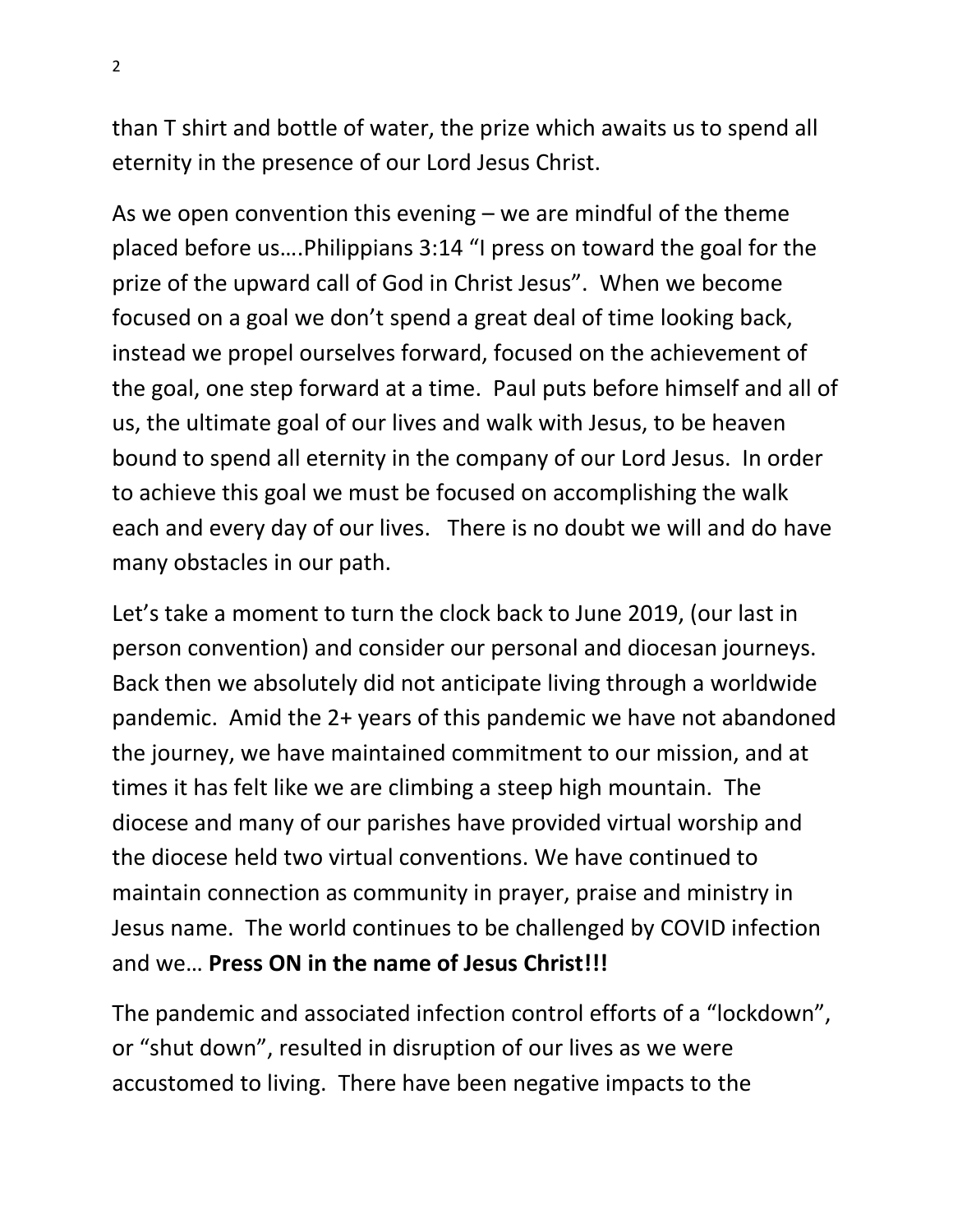economy, relationships, loss of friends and loved ones, and added new and unpredictable stresses in our lives. We have had to become creative in maintaining connections, new models of working, educating, ministering, and worshiping. Virtual home-based work, schooling and Zoom meeting after Zoom meeting after Zoom meeting, are now a way of life! In some ways we have become more efficient in other ways we have felt socially isolated. We seek to return to customary ways of living and doing ministry and business. Thank the Lord – he works through Zoom connection and can anoint both in person and virtual efforts to do his work. In recent months there has been a lessening of restrictions, which have brought about more in person gatherings, such as this convention; not the same as 2019 days, yet a blessing. So, We **PRESS ON in the name of Jesus Christ!!!**

Simultaneous to the pandemic an unjust war is happening in Europe. Consequently, millions of refugees are seeking safe places to live, great economic distress is mounting, orphaned children are without home and family, human trafficking is happening, and innocent lives have been lost. We, as followers of Christ, on this sacred journey, pray for peace. We have a greater awareness of the need to become more focused on how to bring peace into every relationship in our own lives. Many of our parishes have held prayer vigils for peace, made donations to organizations supporting the care of Ukrainian refugees, and some have gone to Europe to serve displaced persons. We offer thanksgiving to the Lord for both Mother Laurie Garramone and Fr Jacob Evans who responded to the call of the Lord for mission ministry in Europe. These and other ministry opportunities related to this crisis will continue to emerge. The Lord has and will call us as a diocese, parish, and as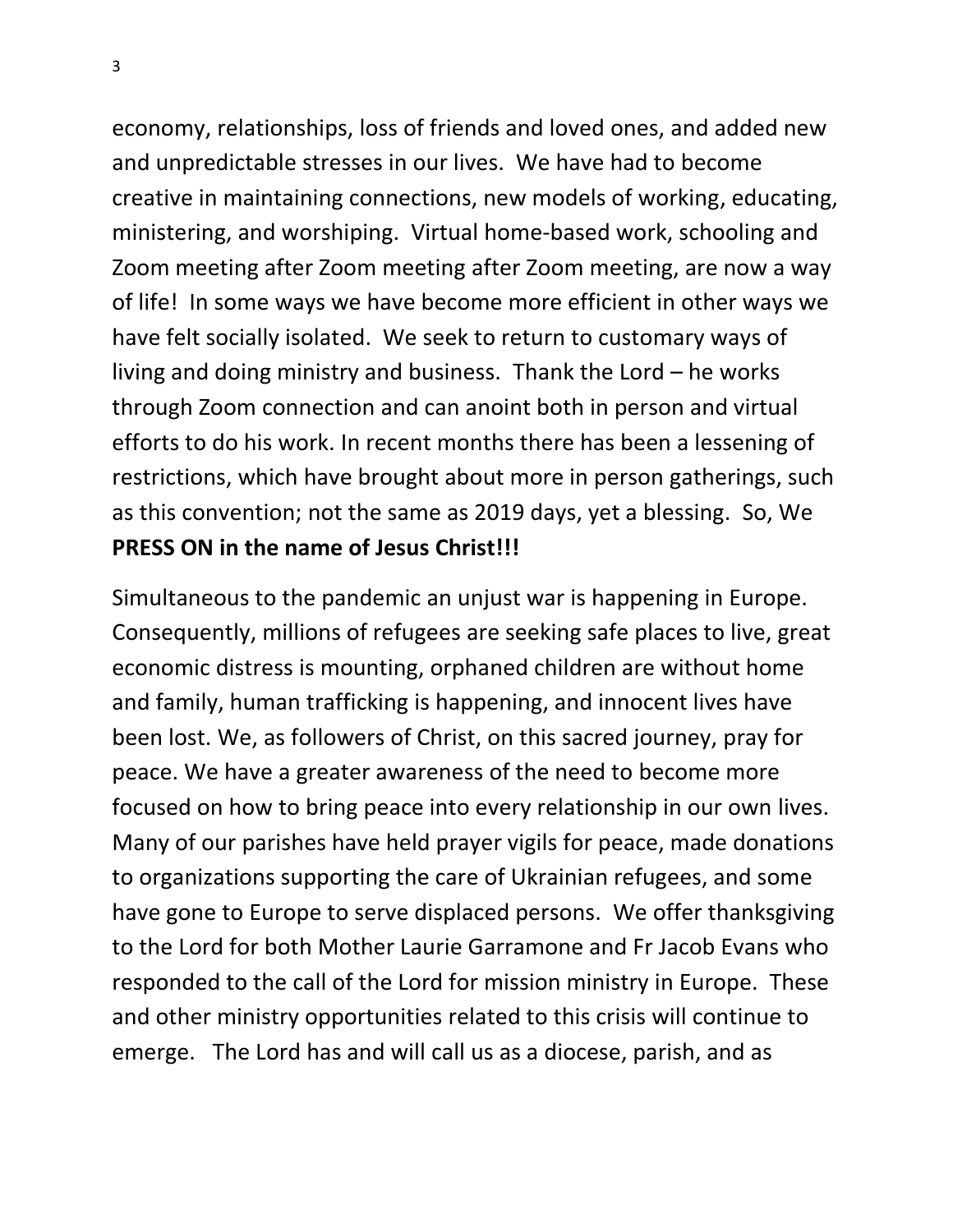# individuals to respond to these critical needs. So, we … **PRESS ON in the name of Jesus Christ!!!**

In our own diocese we have had challenges in this time of transition without a Bishop Diocesan. The Standing Committee has responded to God's call, and the canonical call to serve as the Ecclesiastical Authority. The Lord has blessed us with the ability to listen to each other and recognize our unique spiritual gifts to provide this leadership. All of this is done in an environment of prayerful discernment. We have been blessed to have Bishop Michael Smith contract with us to serve as Assisting Bishop. He is providing apostolic leadership to support the diocese during this period of transition. Thank you, Bishop Michael, for the grace and witness you show in building bridges in Christian love with those whom we do not always agree. Your ministerial relationship with Bishop Carol Gallagher is a model for many of us. Each of you have your own theological perspective, but that doesn't deter the two of you in maintaining strong friendship, collaborative ministry. We look forward to hearing from the two of you in the plenary session scheduled for tomorrow morning. Welcome, Bp Gallagher and thank you for serving people in this diocese through the ministry of supplemental pastoral support, as we seek to find our way forward in complying with TEC resolution B012. Bp Michael works together with the Standing Committee to foster environments of healing conversations. He provides prayerful support in times of difficult decision making. He is also presiding over confirmations and ordinations. Bishop Michael is representing the diocese in the TEC House of Bishops. Bishop Michael ministers with us as we **PRESS on in the name of Jesus Christ!**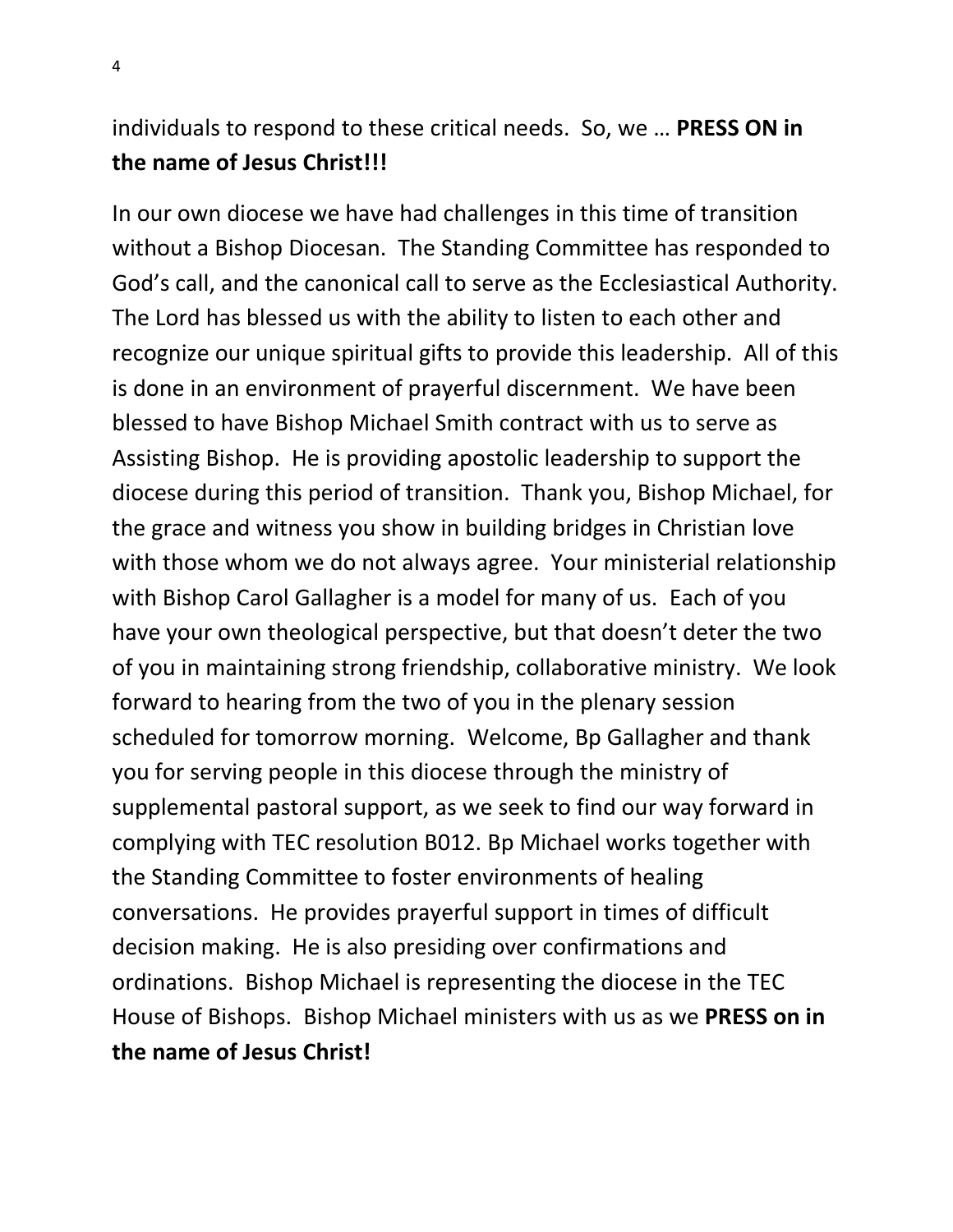Thank you to my fellow Standing Committee members who have served over these past 18 months. Countless hours are spent by each of us month after month as we try to faithfully lead the diocese. PLEASE stand!!! Leadership by Committee is not an easy model. By implementing the diocesan norms and engaging in worshipful work, we have been blessed to serve the Lord and all of you through this ministry.

The Profile and Search process is well underway. We all recognize this is not a quick process and through the orientation provided by the P & S Committee we have a renewed understanding of the multiple steps it takes to elect a Bishop Diocesan. We may long to have this accomplished at a faster pace, but we must temper this desire by seeking patience as the fruit if the Spirit to allow this process to unfold as the Lord directs. At times this may feel like a very steep mountain to climb as we work to implement opportunities to incorporate the voices of everyone and foster conversations that are fruitful and respectful of one another and glorify the Lord. While we do not all agree on many points, we find our common ground in our Lord and savior, Jesus Christ and we … **PRESS on in the name of Jesus Christ!!!** Thank you to Sue Ellen Ruestch and the members of the Profile & Search Committee – please stand.

The Deans are developing deanery events which are becoming centers for conversation and ministry in this time of transition. Through deaneries we have another means to strengthen connections with one another. This structure provides gatherings for clergy and laity to encourage and equip one another as we **PRSSS on in the name of Jesus Christ!!!** Thank you to the Deans of the Diocese – please stand.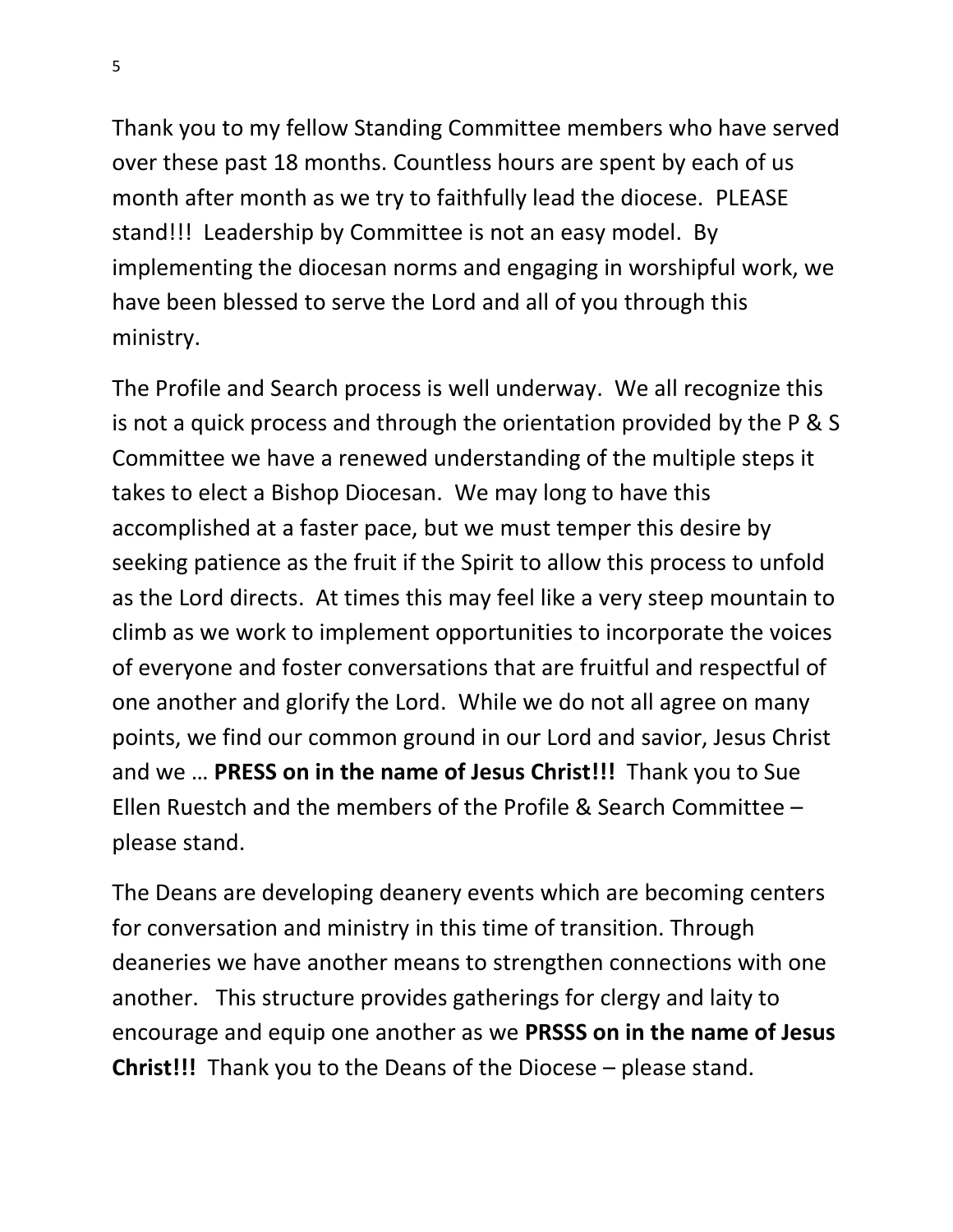The Lord continues to bless us with gifted Diocesan staff. Our staff may be few, yet their gifts are many. This evening we offer thanksgiving to Lay Canon of Administration, Jerry Carroll, who has faithfully served the diocese and now retires. Jerry's retirement date has been a movable feast of sorts and is now happening. Jerry and his wife Fran (our volunteer receptionist) have made many sacrifices for the life and ministry of the diocese for well over two decades. Canon Jerry and Fran please stand. Jerry has ministered in the diocese for over two decades. (present gift) We have been so very blessed by your ministry! We look forward to hearing from the two of you about your adventures of retirement and the new ministries to which God calls you. The two of you have given leadership and support to this diocese as we … **PRESS on in the name of Jesus Christ!!!**

In response to this retirement, we have been blessed to develop a staffing structure to bring on additional staff without increasing our costs. Mother Meaghan Keegan effective May  $1<sup>st</sup>$  is now the Interim Director of Administration, and we have two part time staff to assist with receptionist and financial duties. We are now in the process of determining the best structure to replace the recently resigned ADIT Coordinator. The Lord has blessed us with skilled and dedicated staff! (ask the staff to stand) This staff supports the diocese as we … **PRESS on in the name of Jesus Christ!!!**

Over the past 18 months, we have experienced attrition of some clergy either through death, retirement, or the decision to leave TEC. We offer thanksgiving for the ministry, faithful service, and friendship we have shared with these brothers and sisters in Christ. At this time we remember those clergy who have passed into eternal life since our last Diocesan convention: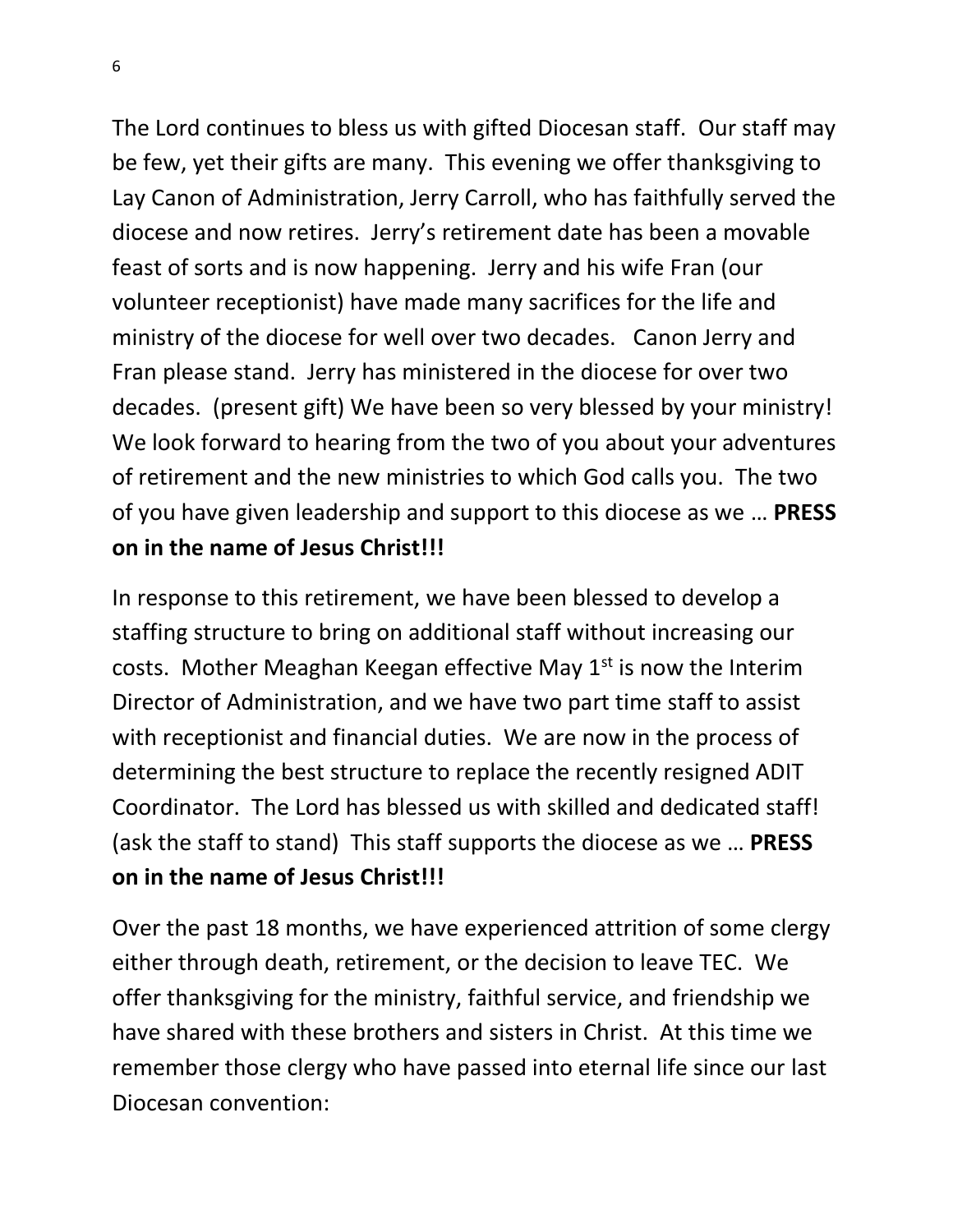The Rev'd Michael G. Sowan The Rev'd C. Robert Lewis The Rev'd Geraldine Clemmons The Rev'd Lawerence Hubert

Happy from now on are those who die in the Lord! So it is, says the Spirit, for they rest from their labors.

Let us Pray:

O God, who by the glorious resurrection of your Son Jesus Christ destroyed death, and brought life and immortality to light: Grant that your servants, being raised with him, may know the strength of his presence, and rejoice in his eternal glory; who with you and the Holy Spirit lives and reigns, one God, for ever and ever. *Amen.*

As we celebrate those who have gone before us, we also offer thanksgiving for clergy who have been called by the Lord to serve in the Diocese of Albany since our last in person convention in 2019. As I call your name please come forward:

The Rev'd Amy Lewis, The Rev'd David Carlson, The Rev'd Helene Patterson, The Rev'd Jonathon Beck, The Rev'd Karla Banach, The Rev'd Jack Whritnour, The Rev'd Ken Hitch, The Rev'd Michael Greene. The Rev'd Andrew Cruz Lillegard, The Rev'd Michael Todd, The Rev'd Bill Lytle. The Rev'd Louis Madura. The Rev'd Meaghan Keegan. The Rev'd Dale VanWormer, The Rev'd Richard Roessler, The Rev'd Thomas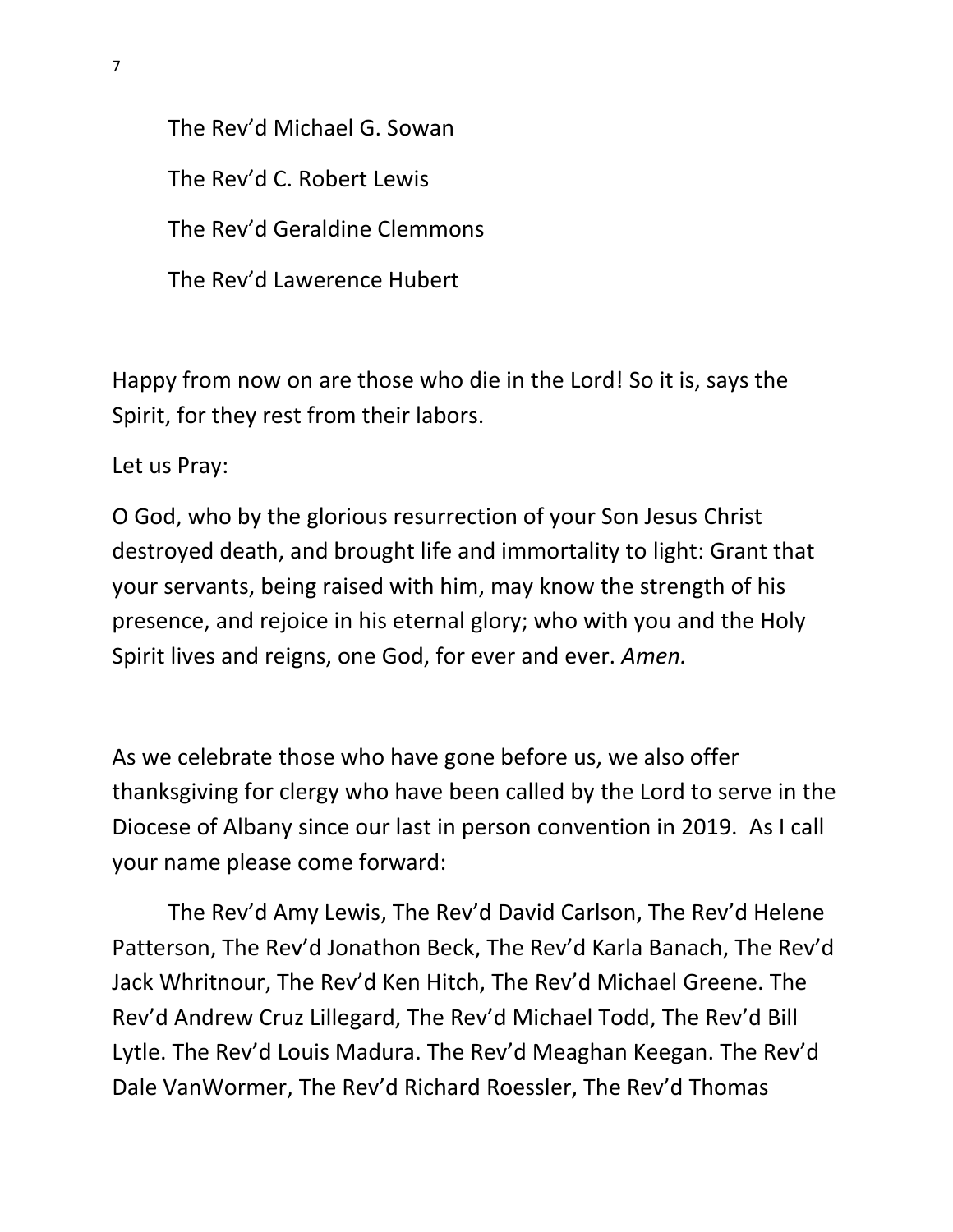Higman, The Rev'd Nathan Ritter, The Rev'd Peter Schellhase and The Rev'd Jennifer Dorsey, The Rev'd Charles Wallace, The Rev'd John Allison and The Rev'd Kathleen Killian.

#### Let us pray:

Everliving God, strengthen and sustain *these your ordained servants*, that with patience and understanding t*hey* may love and care for your people; and grant that together they may follow Jesus Christ, offering to you their gifts and talents; through him who lives and reigns with you and the Holy Spirit, one God, for ever and ever. *Amen.*

The Lord has and continues to provide faithful persons for service and ordained ministry. Thank you to Mother Elizabeth Papazolglakis, Transitions Minister and Mother Sue Troiano, chair of the Commission on Ministry (as well as members of the COM) for your ministry in raising up new clergy and for supporting parishes in their time of transition for new clerical leadership.

We celebrate the gift of faithful priests and Deacons who serve the Lord and people of this diocese who lead us in as we … **PRESS on in the name of Jesus Christ!!!** Invite all clergy to stand.

In recognition of the faithful and blessed servant ministry of our Deacons, the Standing Committee has developed an interim ministry of Director of Deacons. We currently have no Bishop Diocesan and we have no Archdeacon, and our Assisting Bishop has limited time to provide this organizational leadership. The Director of Deacons will be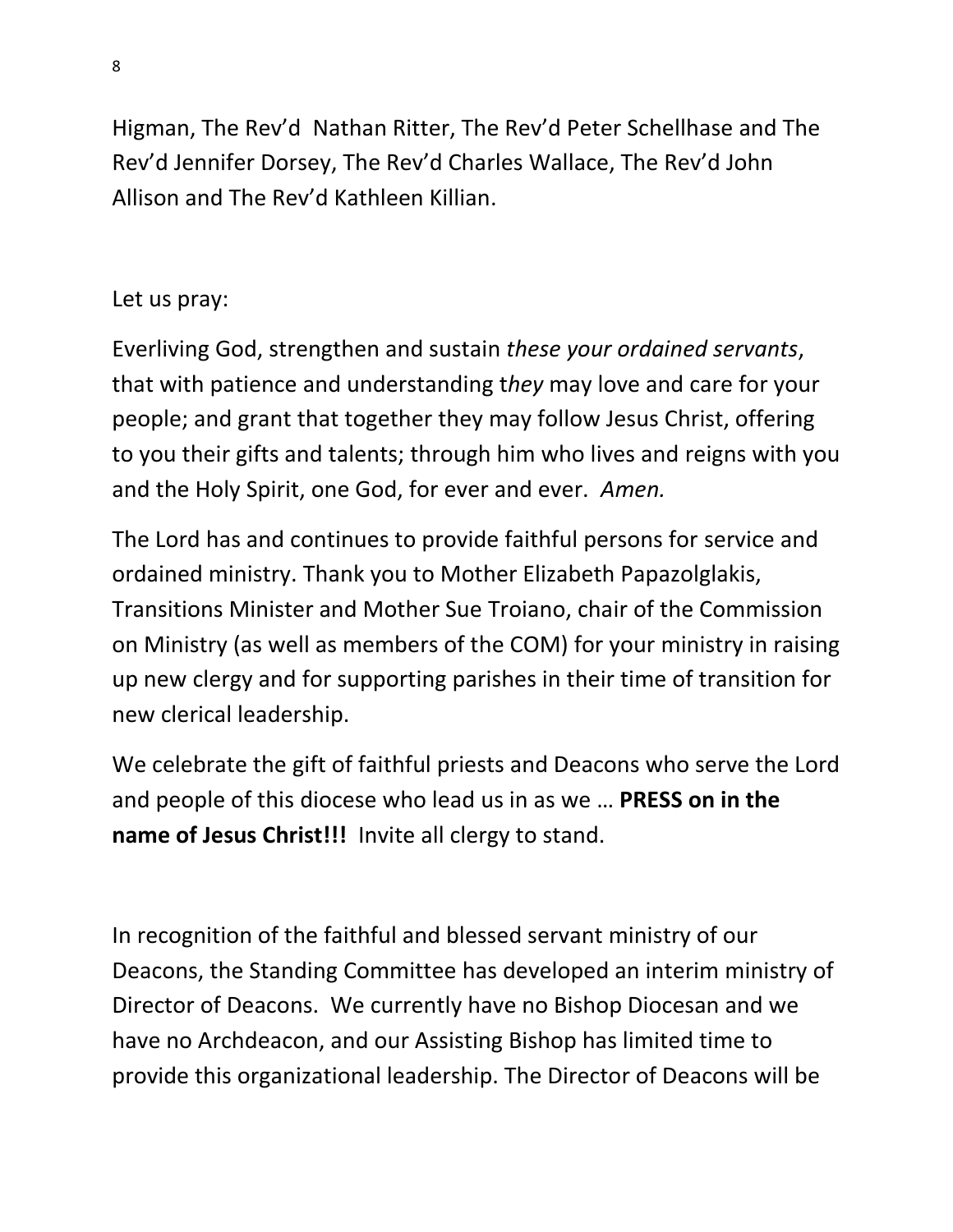in place for this time of transition and will work with the deacons to reinvigorate the Deacon's Council, plan a Deacon's Retreat, and be available for pastoral support to the Deacons. The Standing Committee is appointing the Rev'd Thomas Papazoglakis to serve in this temporary ministry capacity. Fr Tom will collaborate with assisting Bishop Michael Smith in serving our Deacons. Fr. Tom also is the Director of the Diocese of Albany Deacon's School. Thank you, Fr. Tom!

In our upcoming business meeting, you will be hearing reports regarding various ministry areas of the diocese. This includes the Cathedral of All saints, Christ the King SLC, Beavercross/Youth Ministries, Healing Ministries and the Missions Committee. We will be hearing the successes and challenges for these ministries. We will have an opportunity to celebrate the positive impact these ministries make in the diocese and in God's kingdom. We will also have the opportunity to participate in discussions regarding the challenges before us in resourcing these ministries. Thank you to: Dean Leander Harding, Rueben Todd, Daniel Hyde, Deacon Marion Sive, and Mother Patti Johnson, for the leadership you have provided in these critical areas of ministry in the midst these most challenging times. Each of you, and the teams who work with you, are nourishing, encouraging, and equipping all of us, to … **PRESS on in the name of Jesus Christ!!!**

We all know there will be challenges before us: adequate financial resources to support the ministries of the Diocese, development of trainings for every parish to implement Safe Church policies, learning to live with one another in respectful loving relationships despite our differences, electing a new Bishop Diocesan, continuing to respond to the Lord's call for mission; we see on the horizon tall, high peaks for us to climb.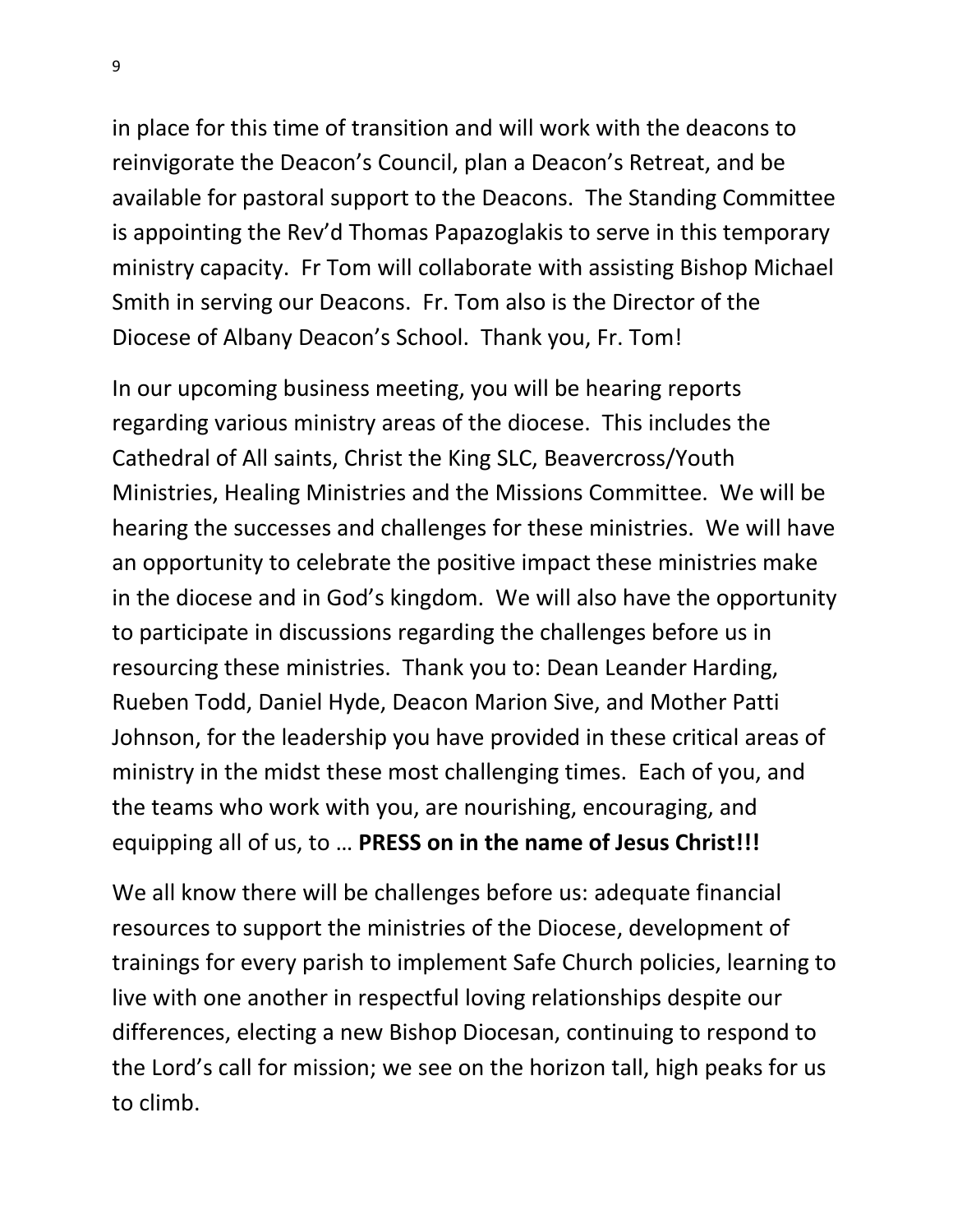We will also experience blessed successes in ministry to celebrate and enjoy time in the journey on flat land which is easy to walk. No matter what the circumstances, we have been called by our Lord and Savior, Jesus Christ, to accomplish this journey together by upholding and loving God, and each other no matter what the circumstances.

As I reflect upon these past 18 months of this journey, I am grateful for each and everyone in this diocese. I have been humbled by God's call to serve as President of the Standing Committee in this unprecedented time and am very humbled to be the first woman to preside at the Albany Diocesan Convention. At the close of this Convention, I will step down from the Standing Committee, as I have reached my term limit. I look forward to the opportunities the Lord will present to use the gifts he has given me and all of us to serve him and this diocese as we continue to … **PRESS on in the name of Jesus Christ!!!**

## **Prayer During this Time of Transition**

Heavenly Father, we praise and thank you for this, your diocese of Albany. Inspire and sustain us in this time of transition. Incline our hearts to do your will, and so direct us in your ways that the leader you are raising up to be our Bishop will find here joyful disciples, making disciples, united in faith, unflagging in hope, and steeped in mutual charity.

In your mercy, accept our repentance, and grant us peace; look with patience on our enthusiasms; and pour rich gifts and grace upon all who are entrusted with the ongoing work of your church; so that, with diligence and charity, we may discern correctly and walk righteously in your ways.